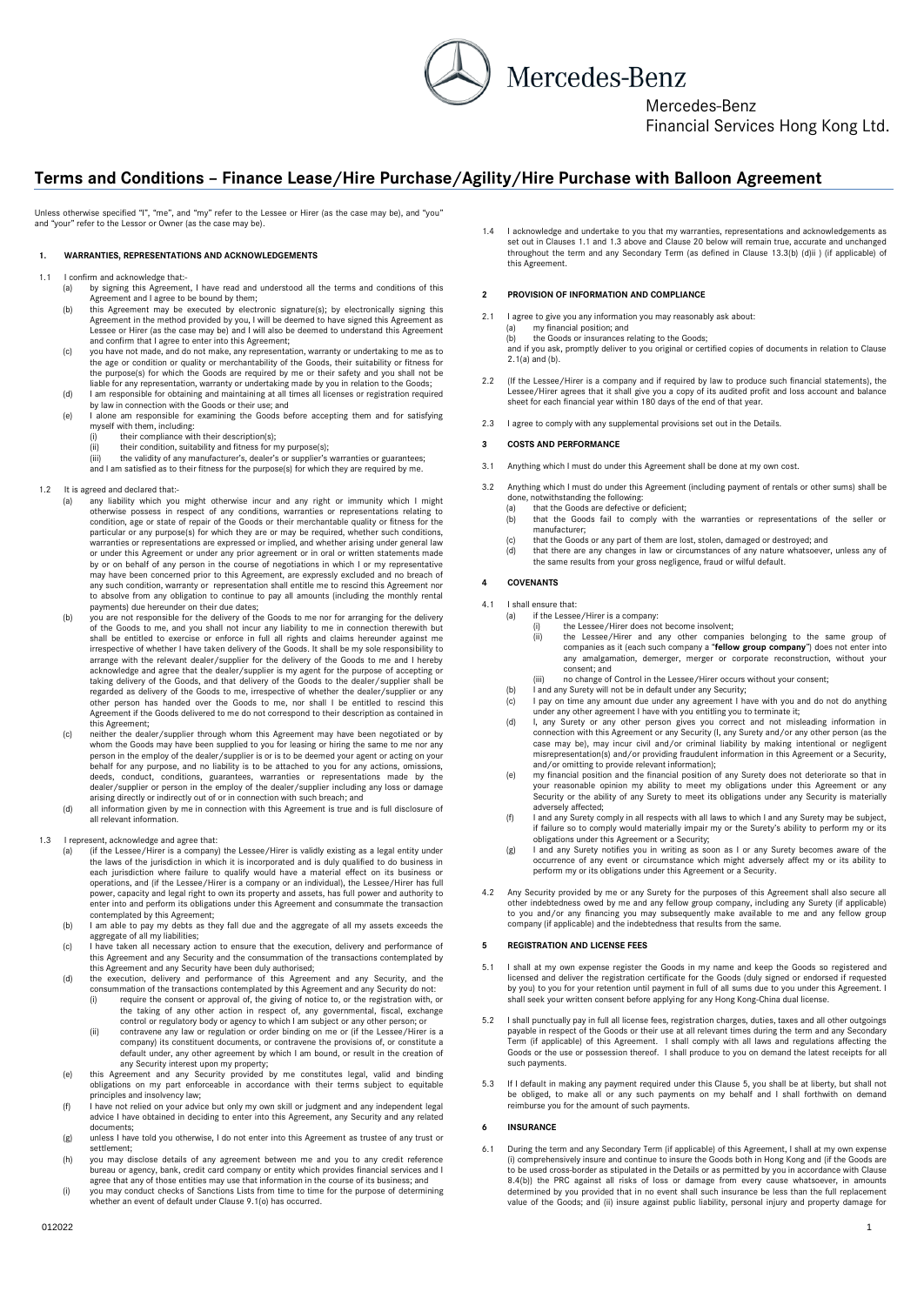such amount as you reasonably require. Such insurance shall be with a reputable insurance company and under such terms and conditions as may be approved by you.

- 6.2 All such insurance shall be registered under the names of both parties to this Agreement, with you named as the first loss payee and with my respective rights and interests noted on the policy. The insurance shall provide that losses, if any, shall be payable to you and require that the insurer give you at least 10 days written notice prior to the effective date of any modification or cancellation **thereof**
- 6.3 I shall pay all premiums under the insurance punctually and provide you with the original insurance<br>policy (including certificate of insurance) and the receipts. If I default in making payment of any<br>premium, you may ( any other action you consider necessary in respect of such non-payment or delay in payment, and immediately upon your demand, I shall reimburse you on a full indemnity basis for any payment made or expense incurred in respect of such payment or action.
- 6.4 I shall not:<br>(a)  $\log$ 
	- (a) do, or permit or suffer to be done anything (including by any Third-party Driver), or fail to do anything, which might, or could prejudice any insurance as aforesaid;
	- (b) vary the insurance without your consent; or (c) enforce, conduct, settle or compromise any claim under the insurance without your consent.
- 6.5 I hereby agree that I shall notify you in writing within 3 days of the occurrence of any circumstances which would, or may, give rise to a claim under the insurance and provide you with such details as you may require.
- 6.6 I hereby irrevocably and by way of security appoint you as my agent to make claim for, receive payment of, and execute and endorse all documents, cheques or drafts received in payment for loss or damage under any such insurance policy.
- 6.7 I agree that the proceeds of such insurance, payable as a result of loss or damage to any item of the Goods, shall be applied to satisfy my obligations as set out in this Agreement.
- 6.8 I agree and undertake immediately to pay over to you any and all monies received or recovered from any insurer or from any other source, and until full payment of all sums owed under this Agreement has been made to you, you shall hold all such monies on trust for me and may apply the same in part or partial settlement of any monies due by me to you under this Agreement.

#### **7 OPERATION**

- <span id="page-1-1"></span>7.1 I shall:
	- (a) at all times, use and operate the Goods for the purpose(s) for which they are designed and not use them for any other purposes;
	- (b) ensure that the Goods are used in accordance with the manufacturer's instructions and recommendations and in compliance with all laws that apply to the Goods or their use;
	- (c) only permit the Goods to be used by a person qualified to do so;<br>(d) at my own cost, ensure that the Goods are properly maintained in good working order and in<br>good repair, unless this Agreement is an Agility Agreement shall apply) and ensure that the Goods are serviced by qualified personnel according to manufacturer's requirements and my or any insurer's reasonable requirements;
	- (e) if this Agreement is an Agility Agreement only, at my own cost, ensure that the Goods are serviced regularly and at least once in each consecutive period of 12 months within the term at MB Authorized Workshops only by qualified personnel according to manufacturer's requirements;
	- (f) at my own cost, promptly repair, restore or replace all missing, damaged or broken parts of the Goods;
	- (g) keep the Goods in my possession and control within Hong Kong or (if the Goods are to be used cross-border as stipulated in the Details or as permitted by you in accordance with Claus[e 8.4\(b](#page-1-0))) the PRC;
	- (h) allow you or your authorised representatives or agents (upon receipt of reasonable notice of your intention to exercise your rights under this Claus[e 7.1\(h](#page-1-1))) at all reasonable times to enter in or upon the premises where the Goods are located, placed or kept, or reasonably believed to be located, placed or kept, to inspect the Goods, check whether the terms of this Agreement are being complied with, or exercise any of your other rights under this Agreement;
	- (i) provide you with a written notification on any change in location of the Goods; and<br>(i) assume all risks and liabilities for the Goods and for their use, operation, mainten assume all risks and liabilities for the Goods and for their use, operation, maintenance, repair and storage and for injuries to or deaths of persons and damage to property howsoever arising from or incidental to such use, operation, maintenance, repair or storage. I shall indemnify you against all losses, damages, claims, penalties, liabilities and expenses including legal costs howsoever arising or incurred because of, or incidental to, the Goods or its use, operation, maintenance, repair or storage.

#### 7.2 I shall not:

- make any alterations to or modify the Goods without your prior written consent; or (b) use or permit the use of the Goods in any way that violates the law or the terms of any insurance policy.
- 7.3 I shall not say or imply that you will pay for any work required to be done to the Goods. I shall punctually pay all maintenance costs and expenses and keep the Goods free from any distress, execution or other legal process.

#### **8 TITLE**

- 8.1 I acknowledge that I am only leasing or hiring (as the case may be) the Goods from you and the legal<br>and equitable title to the Goods shall at all times be vested in you during the term and any Secondary<br>Term (if appli or as you may reasonably require in order to preserve your rights and title in and to the Goods, including making clear to others that you own them, and shall not do or authorise anyone else to do any act or thing which may jeopardize your interest in the Goods.
- 8.2 I shall deliver to you all documents of title for your retention and agree to execute and deliver any<br>statement or instrument requested by you for this purpose, and agree to pay or reimburse you for<br>any filing, recordi or state
- 8.3 I acknowledge that all parts, accessories, equipment or articles incorporated or installed or affixed to the Goods shall become part of the Goods and title of which shall *ipso facto* passed to you.
- <span id="page-1-0"></span>8.4 During the continuance of this Agreement, I shall not:
	- (a) remove, change or interfere with any name plate, identification number, trade mark or any other identification mark affixed or attached to the Goods or any part of them and if you ask, I shall put plates on them that state that you own them; (b) sell, assign, pledge, underlet, sublet, lend or part with the possession of the Goods or
	- otherwise deal with the Goods (or purport to do so) and will not remove or permit the removal of the Goods out of Hong Kong or (if the Goods are to be used cross-border as stipulated in<br>the Details or as permitted by you in accordance with this clause) the PRC without your prior<br>written consent, provided that such
	- of registration relating to the Goods, without your consent.

# <span id="page-1-6"></span>**9 WHAT HAPPENS IF I DEFAULT?**

- <span id="page-1-3"></span>Events of default
	- I shall be in default if:<br>(a) I fail to pay are I fail to pay any monthly rental payment or other amount or do/not do anything required of me under the Agreement, any Security or any other agreement which I have entered into with me under the Agreement, any Security or any other agreement which I have entered into with  $\overline{y}$
	- (b) I do or permit any act or thing likely to prejudice or put in jeopardy your rights or interest in the Goods;
	- (c) I fail to keep the Goods registered, licenced and insured (both in Hong Kong and (if the Goods are to be used cross-border as stipulated in the Details or as permitted by you in accordance<br>with Claus[e 8.4\(b](#page-1-0))) the PRC) in accordance with the terms of this Agreement;<br>(d) any representation or warranty made or implied
	- Clause[s 1.1](#page-0-0) and [1.3\)](#page-0-1) or any Security provided to have been incorrect in a material manner or would, if repeated at any time, prove to be incorrect in a material manner at that time;
	-
	- (e) your ownership of the Goods or any part of them is contested in any legal proceedings;<br>(f) I abandon the Goods (which includes purporting to return them to you before the Expiry Date<br>(f) I abandon the Goods (which incl
	- thereafter;
	- (h) any judgment against me remains unsatisfied for more than 7 days or any distress or execution is levied or threatened against any of my property;
	- (i) an application is made under any statutory provision for the issue of a writ of distress in respect of the Goods or any part of them or any distress is levied or threatened against the Goods;
	- (j) you (acting reasonably) believe I or any other person has acted fraudulently in connection with this Agreement or any Security; (k) I fail to comply with any terms or provisions of any other lease/lease agreement or hire-
	- purchase/hire-purchase agreement (or similar agreement) entered into between me and you; (l) my conduct, in your reasonable opinion, indicates that I no longer intend to be bound by this
	- Agreement;
	- (m) I am in breach of any material provisions of any other agreements between me and you; (n) in your reasonable opinion, there is a material adverse change to my financial position or (if I
	- am a company) management or in the general operation of my business or a change in my ownership structure;
	- (o) I or any of my Associated Parties or Third-party Drivers (i) am/are a Restricted Party or am/are engaging in any transaction that could result in me or any of my Associated Parties becoming a Restricted Party; (ii) am/are subject to any claim, proceeding, formal notice or investigation with respect to Sanctions; (iii) am/are engaging in any transaction that evades<br>or avoids, or has the purpose of evading or avoiding, or breaches or attempts to breach,<br>directly or indirectly, any Sanctions a Party; or (v) lend, contribute or otherwise make available money to fund any activity or business in any Sanctioned Jurisdiction or fund any activity of or business with any Restricted Party, or in any other manner that results in any violation of Sanctions by me, any of my<br>Associated Parties, or you or any of your Associated Parties;<br>(p) any insurance policy in respect of the Goods is cancelled;
	-
	- (q) the Goods are totally damaged or lost in accordance with Claus[e 10.1](#page-1-2) below; or (r) any of the events set out in paragraph (g) to (o) occurs in relation to any Surety which in your
	- reasonable option materially affects either my obligations under this Agreement or the Surety's obligations under any Security.
- 9.2 Upon the occurrence of any of the events of default mentioned in Clause [9.1](#page-1-3) above, you may terminate this Agreement by:
	- (a) serving a notice in writing on me; or (b) repossessing the Goods (and for this purpose I authorise you and you are entitled to enter using reasonable force (if necessary) upon any premises where the Goods are located or where you believe the Goods may be located and you shall not be responsible for any articles or property left in or attached to the Goods repossessed by you. I shall indemnify you and keep you indemnified against all claims, loss or expenses arising in connection with any such articles).
- <span id="page-1-4"></span>9.3 This Agreement automatically terminates immediately and without notice to me if*:*
	- (a) I and/or any Surety stop(s) payment to my/its creditors generally or am/is unable to pay my/its debts as they fall due or enters into any composition or other arrangement with my/its<br>creditors generally or commit(s) any other act of bankruptcy; or<br>(b) I and/or any Surety become(s) insane or die(s) or any order
	- or other appropriate authority or any declaration or resolution is made or passed by me and/or any Surety for bankruptcy or winding-up or for the appointment of a liquidator, receiver or trustee of all or a substantial part of my/its assets.
- <span id="page-1-5"></span>9.4 Upon the Termination pursuant to Clause 9.2 o[r 9.3](#page-1-4) above:
	- I shall immediately deliver up the Goods to you at my sole cost and expense, in good and working order and condition (except where Termination results from total damage or loss of the Goods pursuant to Clause [9.1\(](#page-1-3)q)) together with all insurance policies, licences, registration and other documents relating to the Goods and the Transport Department's transfer of registration or licence form(s) signed in blank in relation to such documents (as may be required by you), to such place as you may direct or hold the Goods on trust for your or your nominee's collection; (b) forthwith pay to you the Amount Due on Termination; and
	-
	- (c) you shall be entitled to change the registration of the Goods out of my name and to market, sell or dispose of the Goods to any person and in any manner and deduct the net sale proceeds from the amount due by me to you under this Agreement. In this regard, I hereby<br>authorise you to complete, sign and submit to the appropriate authority on my behalf such<br>documents of ownership transfer as may be r

#### <span id="page-1-7"></span>**10 IF THE GOODS ARE TOTALLY DAMAGED OR LOS**

- <span id="page-1-2"></span>10.1 I shall tell you immediately if the Goods are totally damaged or lost. The goods are totally damaged or lost if they are<br>(a) confiscate
	- (a) confiscated;<br>(b)  $lost:$
	- lost:
	- (c) in the possession of a Third-party Driver and the Third-party Driver refuses to deliver up and give possession of the goods to you when required at law, under the Subletting Agreement or otherwise;
	- (d) stolen (and not found);<br>(e) destroyed; or<br>(f) damaged to an extent
	-
	- (e) destroyed; or (f) damaged to an extent which in your or any insurer's opinion renders the Goods incapable of economic repair.
- 10.2 If the Goods are totally damaged or lost (as provided for above), I shall direct and pay over to you all<br>sums recovered (including but not limited to any monies received by me under any policy of<br>insurance taken out b fail to pay any of such sums to you, I shall hold the same on trust for you.
- 10.3 I shall instruct the insurer with which an insurance policy in respect of the Goods is taken out to pay all money payable under the policy to you.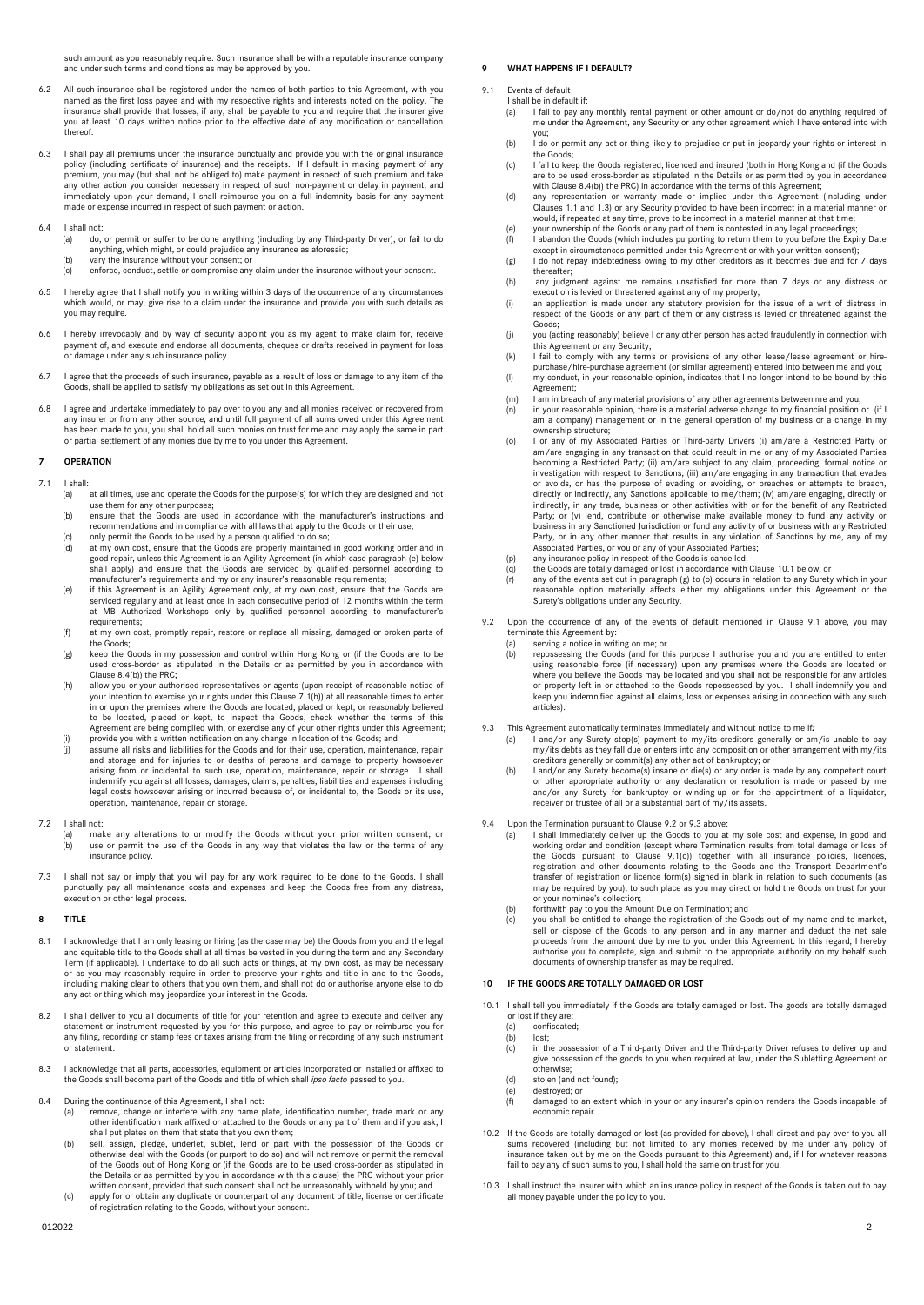- <span id="page-2-0"></span>10.4 If the Goods are totally damaged or lost (as provided for above), I shall forthwith on demand pay to<br>you the Amount Due on Termination together with other amounts due under this Agreement less any<br>insurance proceeds a monthly rental payment and other sums in accordance with this Agreement shall, subject to the above, be unconditional and irrespective of any contingency including any loss, theft, destruction or damage of or to the Goods.
- 10.5 If you receive money from the insurer or any other person after I have paid you the amount due under Claus[e 10.4,](#page-2-0) you will refund to me, up to the amount I paid to you, the amount you receive *less* (i) all money then payable by me under this Agreement, and (ii) any other sums then owed by me to you.
- 10.6 If you determine that the Goods are damaged but not to the extent that Clause [10.1\(e](#page-1-2)) applies, I agree that I shall restore the Goods to the condition they were in before they were damaged and any agree that I shall restore the Goods to the condition they were in before they were damaged and any insurance proceeds or any money recovered from a third party if such party is responsible for causing the damage shall be applied in making good the damage.
- 10.7 If any of the events in Claus[e 10.1](#page-1-2) occurs, I must not compromise any claim without your consent. I must allow you, but you shall not be obliged, to (i) take over the conduct of any negotiation in connection with Claus[e 10.1](#page-1-2) and (ii) take such proceedings in my sole name or jointly with me as you direct, at my own expense.
- 10.8 Without prejudice to the foregoing provisions, I must pay to you all sums recovered from any third<br>party who causes damage to the Goods and all money received under any insurance policy taken out<br>by me in respect of t

# **11 PAYMENTS**

- 11.1 I shall:
	- (a) punctually pay to you the first payment and all monthly rental payments (if applicable) on the dates and in the amounts set out in the Details or as adjusted pursuant to Clause [26](#page-4-0) in such manner as you may from time to time specify and, once paid, these amounts are not
	- refundable under any circumstances; (b) if this Agreement is an Agility Agreement only, punctually pay to you the Guaranteed Future Value and any fees, repair costs and excess mileage charges calculated in accordance with the Fair Wear & Tear Guide (if applicable) at such times in accordance with this Agreement and in such manner as you may from time to time specify; and, once paid, these amounts are not refundable under any circumstances;
	- (c) (except to the extent forbidden by law) pay and fully indemnify you on demand against all stamp and other duties, taxes and fees imposed or payable, and all costs that you incur, in respect of:
		-
		- (i) all reasonable costs in relation to this Agreement; (ii) any interest (including overdue interest) arising under this Agreement;
	- (iii) any the receipt or deposit by you of any monies payable under this Agreement; and (d) punctually pay in full all fines, infringement notices, levies, fees and charges relating to the Goods and/or their use.

## <span id="page-2-5"></span>11.2 Times for payment

- (a) All payments by me shall be paid on the dates provided for in this Agreement or, where no time for payment is provided for, when demanded by you. The stipulations as to time for payment set out herein are of the essence and are terms of this Agreement. Failure to make punctual payment of any monthly payment or other sums payable hereunder shall constitute a repudiatory breach of this Agreement.
- b) If any payment under this Agreement falls to be made on or as at a day which is not a)<br>business day, such payment shall be made on or as at the preceding business day.<br>Ic) If my monthly rental payments are due on the 29
- month does not have that date, I shall pay the relevant monthly rental payments on the last day of that month.

#### 11.3 Adjustments of Payments and Charges

If the amount actually payable by you to a relevant authority for any stamp duty or any other duties or fees differs from the amount (if any) as set out in the Schedule of Fees and Charges, I shall pay to you the amount of the deficiency, or you shall give credit to me for any excess, as the case may be.

### <span id="page-2-1"></span>11.4 Interest on Overdue Payments

- (a) If I default or delay in payment of any sum in accordance with the terms of this Agreement, I shall pay to you overdue interest on the final daily balance of such due and unpaid sum at the rate (as set out in the Schedule of Fees and Charges) per month above the Interest Rate stipulated in the Details (or such other rate as you may in your absolute discretion from time
- to time determine) from the due day until full payment (inclusive).<br>(b) During each month (or any other periods you choose), you may add to the amount I owe you<br>any interest payable under Clause [11.4](#page-2-1)(a) which is overdue (w or 'compounding' the interest). I will then be liable for interest under Clause [11.4](#page-2-1) (a) on the total amount.
- (c) I shall pay all interest payable under Claus[e 11.4\(](#page-2-1)a) and (b) upon your demand.
- (d) My obligation to pay an amount on the date it becomes due is not affected by Clauses [11.4\(a](#page-2-1)) – (c) (inclusive).
- (e) If any amount I must pay under this Agreement becomes merged in a court order, I shall pay interest on that amount as a separate obligation. The interest is payable from the date you first ask me for the amount until that amount is paid. This obligation is not affected by the court order.
- (f) The rate applicable in Clause [11.4\(e](#page-2-1)) is the rate specified in Clause [11.4\(a](#page-2-1)) or the rate specified in the court order, whichever is higher.
- 11.5 Payments in full
	- (a) All sums payable to you under this Agreement shall be paid to you in full, free and clear of any deduction or withholding and without any set-off or counterclaim. My obligations to pay the monthly rental payments and other sums in accordance with this Agreement shall be unconditional and irrespective of any contingency including defect in title, merchantability,<br>fitness for any purpose, condition,design or operation of the Goods, or any loss, theft,<br>destruction or damage of or to the Good
	- (b) If I am required by law to make a deduction from any payment due to you, I must pay you an<br>additional amount so that, despite the deduction, you receive the full amount due to you. If<br>practicable, I must rebate to you deduction.

# **12 OPTION TO TERMINATE OR PURCHASE; AND TERMINATION OF EMPLOYMENT**

- <span id="page-2-2"></span>12.1 I have an option to terminate this Agreement and purchase the Goods from you at any time ("**Option to Purchase**") prior to the Expiry Date by:<br>(a) telling you in writing, at least 30 calendar days before I want to purchase the Goods, that I
	- intend to purchase the Goods; and (b) paying to you (i) all monthly rental payments which are still to fall due under this Agreement,
	- (ii) the Early Termination Fee, and (iii) all other amounts owing by me to you under this

Agreement (including all accrued interest, costs, commission amount payable under Clause 29), *less* any discount to be granted by you at your discretion.

- <span id="page-2-3"></span>12.2 If I was your employee, or an employee of Mercedes-Benz Hong Kong Limited at the time I entered into this Agreement, in the event of termination of such employment prior to the Expiry Date:
	- (a) I shall notify you in writing at least 30 calendar days in advance of my employment termination date ("**Employment Termination Date**") or if my contract of employment may be terminated by shorter notice, or I am summarily dismissed from such employment, as soon as possible; and
	- (b) I shall terminate this Agreement not less than 30 calendar days before the Employment Termination Date or if my contract of employment may terminated by shorter notice, or I am summarily dismissed from such employment, as soon as possible, by paying you (i) all<br>monthly rental payments which are still to fall due under this Agreement, (ii) the Early<br>Termination Fee, and (iii) all other amounts owi (including all accrued interest, costs, commission amount payable under Clause 29), *less* any discount to be granted by you at your discretion.
- 12.3 If I have exercised my Option to Purchase pursuant to Clause [12.1](#page-2-2) or I have terminated this Agreement pursuant to Claus[e 12.2,](#page-2-3) when I pay you the amounts in Claus[e 12.1\(b](#page-2-2)) o[r 12.2\(](#page-2-3)b) (as the case may be) and if I have done everything I should have done under this Agreement, I will become the owner of the Goods.
- 12.4 For the avoidance of doubt, the options available under Clause 13 shall not be available to me once I have exercised my Option to Purchase pursuant to Clause 12.1 or once I have terminated this Agreement pursuant to Claus[e 12.2](#page-2-3) (as the case may be).
- 12.5 If I am an Agility Expat Lessee or Hirer, I have an option to terminate this Agreement at any time prior
	- to the Expiry Date as follows:<br>(a) telling you in writing that I intend to terminate this Agreement within 30 calendar days<br>(**"Agility Termination Date**");
		- (b) paying you (i) any monthly rental payments which are still to fall due under this Agreement before the Agility Termination Date, (ii) the Early Termination Fee, (iii) all other amounts owing by me to you under this Agreement (including all accrued interest, costs, commission amount payable under Clauses 13 and 29), less any discount to be granted by you at your discretion, and (iv) completing the requirements for returning the Goods as provided for under Clause 13.2(a) below.

# **13 WHAT HAPPENS AT THE END OF THIS AGREEMENT**

- <span id="page-2-4"></span>13.1 This Clause 13.1 only applies if this Agreement is a Finance Lease Agreement or Hire Purchase Agreement.
	- (a) Upon:
		-
		- i. expiration of the term, and ii. payment of all the monies due under this Agreement (including all accrued interest, costs, commission amount payable under Claus[e 29\),](#page-4-1) I shall be deemed to have exercised my Option to Purchase the Goods from you, unless I have

notified you in writing prior to payment of the last monthly rental payment due under this<br>Agreement that I do not wish to purchase the Goods.<br>If I am deemed to have exercised my Option to Purchase pursuant to Clause 13.1,

- you the amounts in Claus[e 13.1\(a](#page-2-4)) ii. and if I have done everything I should have done under this Agreement, I will become the owner of the Goods.
- (c) If I have notified you that I do not wish to purchase the Goods in accordance with Clause [13.1\(a](#page-2-4)), upon expiration of the term, I shall immediately deliver up the Goods to you at my sole cost and expense, in good and working order and condition together with all insurance policies,<br>licences, registration and other documents relating to the Goods and the Transport<br>Department's transfer of registration or li trust for you pending collection by you or your nominee.
- 13.2 This Clause 13.2 only applies if this Agreement is an Agility Agreement or Agility Expat Agreement. Upon expiration of the term, I shall exercise one of the following options:
	- (a) **Return**:
		- i. If I wish to return the Goods to you:<br>a. I shall tell you in writing wi
			- a. I shall tell you in writing within 30 calendar days prior to the Expiry Date or Termination Date (as the case may be) that I wish to return the Goods to you; and
			- b. the Goods shall first be inspected by you or your nominee. For this purpose, I shall<br>deliver up the Goods to you at my sole cost and expense, in good and working<br>order and condition together with all insurance policies, other documents relating to the Goods and the Transport Department's transfer of registration or licence form(s) signed in blank in relation to such documents (as<br>may be required by you), to such place and at such time as you may direct in your<br>sole discretion, or hold the Goods on trust for you pendin your nominee.
		- Subject to Clause 13.2(a) iii., I may return the Goods to you only if the Goods meet the return conditions set out in the Fair Wear & Tear Guide, as determined by you in your sole discretion.
		- iii. If the Goods do not meet the return conditions pursuant to Clause 13.2(a) ii. above, you shall be entitled at your sole discretion either: a. not to accept the return of the Goods, and in such case, I agree that I shall
			- purchase the Goods from you pursuant to Clause 13.2(b); or b. to accept the return of the Goods subject to payment to you of the amounts set
			- out in Clause 13.2(a) v.
		- Notwithstanding Clause 13.2(a) ii. and iii., I acknowledge, agree and confirm that if the Goods have been seriously damaged for the purposes of the terms of the Fair Wear & Tear Guide, as determined by you in your sole discretion, you shall not accept a return of the Goods, and I shall purchase the Goods from you pursuant to Clause 13.2(b).
		- v. Subject to this Clause 13.2(a), if you agree to accept a return of the Goods, I shall: a. pay to you any applicable fees, repair costs and excess mileage charge calculated
			- in accordance with the Fair Wear & Tear Guide, as determined by you or your m accordance with the ran wear a real cate; as a
			- b. pay to you all other monies due under this Agreement (including all accrued interest, costs, and the commission amount payable under Claus[e 29\).](#page-4-1)
	- (b) **Purchase**:
		- I may purchase the Goods from you by paying you the Guaranteed Future Value and all monies due under this Agreement (including all accrued interest, costs, and the<br>commission amount payable under Claus[e 29\).](#page-4-1)<br>ii. Once I have paid you all the amounts in Clause 13.1(b) i. and if I have done everything I
		- should have done under this Agreement, I will become the owner of the Goods.
	- (c) **Trade-in**:
		- i. If I wish to trade-in the Goods for a new vehicle:<br>a. I shall tell you in writing within 14 business days prior to the Expiry Date that I<br>wish to trade-in the Goods for a new vehicle; and<br>b. the Goods shall first be ins
			- deliver up the Goods to you at my sole cost and expense, in good and working<br>order and condition together with all insurance policies, licences, registration and<br>other documents relating to the Goods and the Transport Depa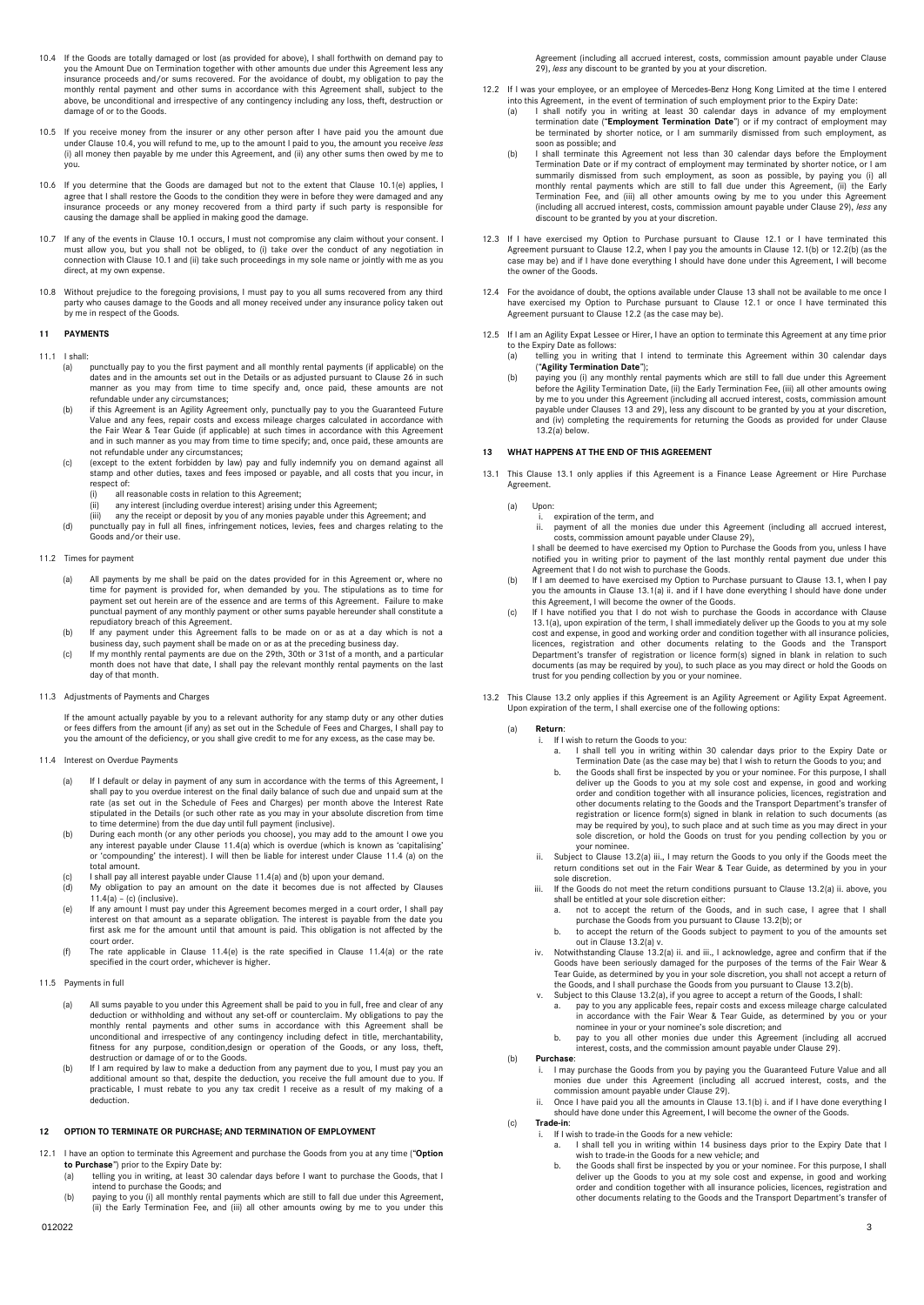registration or licence form(s) signed in blank in relation to such documents (as may be required by you), to such place and at such time as you may direct in your sole discretion or hold the Goods on trust for you pending collection by you or

- your nominee. ii. Subject to Clause 13.2(c) iii., I may trade-in the Goods for a new vehicle only if the Goods meet the return conditions set out in the Fair Wear & Tear Guide, as determined by you in your sole discretion.
- iii. If the Goods do not meet the return conditions pursuant to Clause 13.2(c) ii. above, you shall be entitled at your sole discretion either:
	- a. not to agree to trade-in the Goods for a new vehicle, and in such case, I agree that I shall purchase the Goods from you pursuant to Clause 13.2(b); or b. to agree to trade-in the Goods for a new vehicle subject to payment to you of the
- amounts set out in Clause 13.2(c) v. iv. Notwithstanding Clause 13.2(c) ii. and iii., I acknowledge, agree and confirm that if the
- Goods have been seriously damaged for the purposes of the terms of the Fair Wear & Tear Guide, as determined by you in your sole discretion, you shall not accept a return of
- the Goods, and I shall purchase the Goods from you pursuant to Clause 13.2(b). v. Subject to this Clause 13.2(c), if you agree to trade-in the Goods for a new vehicle, I shall:
	- pay to you any applicable fees, repair costs and excess mileage charge calculated in accordance with the Fair Wear & Tear Guide, as determined by you in your sole discretion;
	- b. pay to you all the monies due under this Agreement (including but not limited to all accrued interest, costs, and the commission amount payable under Clause [29\);](#page-4-1) and
	- c. enter into such further sales contracts with your dealer as required by you or your dealer in respect of the new vehicle.
- (d) Notwithstanding any of the provisions of this Clause 13.2, I acknowledge, agree and confirm that you retain the overriding right to determine which option(s) under Clause 13.2 may be exercisable by me at the expiration of the term, and the manner in which I may exercise such option(s).
- <span id="page-3-1"></span>13.3 This Clause 13.3 only applies if this Agreement is a Hire Purchase with Balloon Agreement or Agility Expat Agreement with a term of not more than 36 months.
	- At the expiration of the term, I must either
		- i. extend the term in accordance with Clause 13.3(b) (if applicable); or ii purchase the Goods from you by paying you the Balloon and all mo
		- ii. purchase the Goods from you by paying you the Balloon and all monies due under this Agreement (including all accrued interest, costs, and the commission amount payable under Claus[e 29\).](#page-4-1)
	- (b) i. At the expiration of the term, provided I have fully complied with all my obligations under,
		- and have not committed a breach of, this Agreement, a. you may, at your sole discretion, offer to allow me to continue to hire the Goods for an extended term; or
		- b. I may request you to continue to hire the Goods to me for an extended term by submitting a written request to do so to you no later than one month prior to the Expiry Date.
		- ii. If I accept an offer of such an extension pursuant to para. (b) i. a. above, or if you, at your sole discretion, decide to agree to my request for such an extension pursuant to para. (b) i. b. above (as applicable), the provisions of this Agreement shall continue in full force and effect for such further term (s discretion. The Secondary Term for any Agility Expat Agreement shall not exceed 36 months.
		- iii. At the end of the Secondary Term, I must purchase the Goods from you by paying you all monies due under this Agreement (including all accrued interest, costs, and the
		- commission amount payable under Claus[e 29\).](#page-4-1) iv. I agree that I shall only be entitled to extend the term under this Agreement once.
	- (c) Once I have paid you all the amounts in Clause 13.3(a) ii. or Clause 13.3(b) iii. (as applicable), and if I have done everything I should have done under this Agreement, I will become the owner of the Goods.
	- (d) Notwithstanding any of the provisions of this Clause 13.3, I acknowledge, agree and confirm that you retain the overriding right to determine which option(s) I may exercise under Clause 13.3(a) at the expiration of the term, and the manner in which I may exercise such option(s).

#### **14 WHAT HAPPENS WHEN THE GOODS ARE RETURNED OR REPOSSESSED?**

- 14.1 As soon as practicable after the Goods are returned to you under Claus[e 9.4\(a](#page-1-5)), Clause 13.3 or Clause 13.2(a) or Clause 13.2(c) or repossessed by you under Clause 9.2(b), you shall be entitled, but are not obliged, at your sole discretion, to market, sell or dispose of the Goods to any person and in any manner and deduct the net sale proceeds from the amount due from me to you under this Agreement. In this regard, I hereby authorise you to complete, sign and submit to the appropriate thority such documents of transfer as may be required.
- 14.2 You may sell the Goods with any registration plates attached to them and I release you from any claim I may have against you for doing so (even if the registration plates are non-transferable).
- 14.3 I agree that you are not liable for any claims relating to any articles or property left in or attached to the Goods when returned or repossessed by us in accordance with the terms of this Agreement.

# **15 YOUR RIGHT TO ACT**

- 15.1 You may do anything which either (i) I should have done under this Agreement but have not, or (ii) I claim to have done in satisfaction of an obligation under this Agreement but you (acting reasonably) consider I have not done properly.
- 15.2 If I do not return the Goods when I am required to under this Agreement, you may enter the place where the Goods are (using reasonable force) and take possession of the Goods.
- 15.3 Without prejudice to any other provision in this Agreement, if I fail to pay any sum due to you under this Agreement, you may appoint a debt collection agency to collect it. I shall indemnify you against all fees and expenses reasonably and properly incurred by you, including legal fees and debt collection agents' fees, in connection with demanding, collecting or suing to recover any sum payable by you or other remedies resulting from any breach under this Agreement or any other agreement with you.

# **16 HOW YOU MAY EXERCISE YOUR RIGHTS**

- 16.1 You may exercise a right, remedy or power or give or refuse to give your consent in any way you consider appropriate including by imposing conditions.
- 16.2 If you do not exercise a right, remedy or power at any time, this in no way constitutes a waiver and we can still exercise such right, remedy or power later
- 16.3 You are not liable for any loss caused by the exercise or attempted exercise of, failure to exercise, or delay in exercising, a right, remedy or power, except where the same results from your gross negligence, fraud or wilful default.
- 16.4 Your rights, remedies and powers under this Agreement are in addition to any other rights, remedies and powers provided by law independently of it
- 16.5 Any Termination under Claus[e 9](#page-1-6) does not affect any other right or remedy you have for amounts due to you which remain unpaid.
- 16.6 Your rights and remedies may be exercised by any of your directors or any other person (including any of your employees) you authorise.

# **17 YOUR CERTIFICATES**

- <span id="page-3-2"></span>17.1 You may give me a certificate regarding any matter concerning this Agreement including: the rate of interest unde[r 11.4\(a](#page-2-1)); or
	- (b) any amount payable by me to you;
- 17.2 A certificate issued under Claus[e 17.1](#page-3-2) shall be sufficient evidence of the accuracy of its contents, unless it is proved to be false.

#### **18 RIGHTS OF SET OFF**

- 18.1 I agree that, in addition to any general lien or similar right which you may have under the law, you may at any time apply and transfer any sum or sums you ove to me against or in or towards satisfaction of, and/or se contingent, primary or collateral or several or joint. I further agree that, in so far as any of my said liabilities are contingent or future, your liability to me to make payment of any sum or sums to me shall to the extent necessary to cover such liabilities be suspended until the contingency or future event happens. You shall notify me as soon as practicable after exercising any such right.
- 18.2 You may apply any amount received from me and/or a Surety (if any) whether under this Agreement, a Security or otherwise towards satisfaction of such sums as are payable by me and/or the Surety (if any) under this Agreement, any guarantee or Security or other agreements or arrangements between me, any Surety and you in such manner as you may in your absolute discretion determine.
- 18.3 Any money you receive from me may be paid into and held in a suspense account for so long as you think fit, and if there are any proceedings in or analogous to bankruptcy, winding up, liquidation, composition or arrangement, you may prove for and agree to accept any dividend or composition in respect of my outstanding obligations as if there had been no suspense account or no money in it.

## **19 SECURITY**

If my obligations under this Agreement are subject to any Security from a Surety, I hereby give my consent to you providing the Surety with:

- (a) a copy or summary of this Agreement evidencing the obligation to be guaranteed or secured; (b) a copy of any final demand for overdue payments; and
- (c) upon request by the Surety, a copy of my statements of account from time to time.

#### <span id="page-3-0"></span>**20 EXCLUSIONS**

- 20.1 I acknowledge that, to the fullest extent permitted by law:
	- (a) all terms other than express terms which may be implied into this Agreement do not apply to this Agreement;
		- (b) all conditions and warranties relating to the Goods other than those set out in this Agreement are negatived and excluded;
		- (c) you are not liable, in contract, tort or otherwise, for any injury to any person or loss or damage to property arising from the possession, operation or use of the Goods (including any injury, loss or damage sustained by any defect in the Goods, whether such defect be latent or apparent on examination), nor are you liable to indemnify me in respect of any claim made against me by a third party for any such injury, loss or damage, except where the same results<br>from your gross negligence, fraud or wilful default, and<br>(d) where the Goods I lease or hire (as the case may be) are second-ha
	- warranties implied by law covering Goods' quality, fitness and suitability do not apply.
- 20.2 I acknowledge that by signing this Agreement, this Claus[e 20](#page-3-0) has been brought to my attention.
- 20.3 No representation, warranty or undertaking has been given to me in relation to this Agreement.

#### <span id="page-3-4"></span>**21 INDEMNITIES AND RELEASES**

- <span id="page-3-3"></span>21.1 Notwithstanding any other provision in this Agreement, I shall at all times indemnify you, keep you indemnified and hold you harmless, if necessary by payment in cash on demand, against any loss, liability damage or expense (including legal costs on a full indemnity basis) incurred by you in ction with or arising out of:
	- (a) the Goods or their use, operation or possession by me;<br>(b) in connection with the repossession or attempted reg
	- (b) in connection with the repossession or attempted repossession or storage of the Goods by you or your agents, including all expenses, customer duties, fines and costs incurred by you in disposing of the Goods within the PRC or in exporting the Goods to Hong Kong;<br>(c) your exercising a right under this Agreement (including reasonable fees for appointing debt)
	- collectors and taking legal proceedings to enforce this Agreement on an indemnity basis); (d) your doing of anything (i) I should have done under this Agreement or any other agreement, or
	- (ii) a Surety should have done under any Security or other agreement;
	- (e) failure by me to do what I should have done under this Agreement; (f) your owning the Goods (including registration of your interest as owner);
	-
	- (g) property being damaged directly or indirectly by the Goods or their use; (h) the Goods or any part of them being lost or damaged for whatever cause and whether or not
	- such loss or damage results from your negligence, fraud or default; (i) actions, proceedings, claims or demands for strict liability, or for any other reason being made
	- against you in connection with the Goods or their operation (including those arising by reason of the transport of the Goods from or to, or their presence in or upon, any place, for their use or misuse, whether or not due to any act or omission on my part); or
	- (j) this Agreement terminating before the end of the term or any Secondary Term (if applicable); notwithstanding your rights under other provisions of this Agreement, your loss may include<br>an amount you call "break costs", which are amounts equal to your reasonable estimate of<br>your loss arising as a result of a termin same results from your gross negligence, fraud or wilful default
- 21.2 Each indemnity under Clauses 11.[1\(c\)](#page-2-5) an[d 21.1](#page-3-3) is a continuing obligation, separate and independent from my other obligations. It continues after this Agreement ends or is terminated. It is not necessary for you to incur expense or make a payment before you enforce a right of indemnity.
- Without prejudice to the generality of Clauses 11.[1\(c\)](#page-2-5) an[d 21.1,](#page-3-3) I acknowledge that I may become liable to pay you additional amounts under Clauses 11.[1\(c\)](#page-2-5) and [21.1](#page-3-3) when this Agreement is terminated under any of the circumstances described in Clauses 9.2, 9.3 or under Clause 11.5. Where the Early Termination Fee is payable, it does not include these amounts and you remain liable for them in addition to the Early Termination Fee.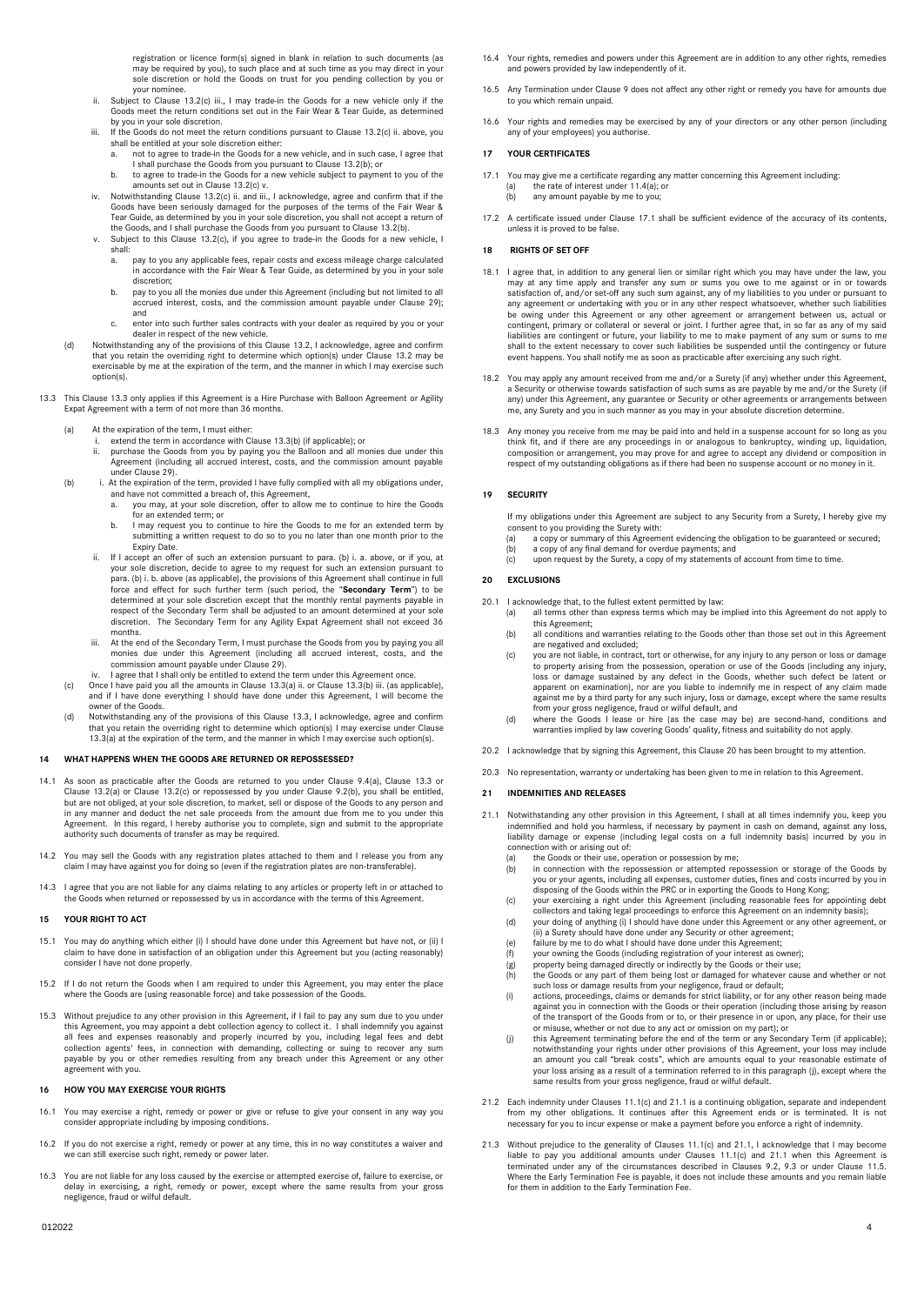# <span id="page-4-3"></span>**22 ASSIGNMENT**

This Agreement shall be binding upon me, and enure for the benefit of you and me and our respective successors and assigns and personal representatives (as the case may be), except that I may not assign any of my rights, benefits, or obligations hereunder without your prior written consent. I agree and acknowledge that you shall be entitled (whether or not the leasing or hiring (as the case may be) of the Goods under this Agreement shall have been terminated for whatever reason), subject to the provisions of this Agreement, to transfer the ownership of the Goods and to assign the whole or any part of your rights, benefits or obligations under this Agreement without getting my consent. I agree that you may disclose any information or documents you consider necessary to help you exercise this right.

#### **23 YOUR RIGHTS WHEN THE AGREEMENT TERMINATES**

Termination, for whatever reason, will not affect (a) your rights, powers and remedies with respect to any prior breach by me under this Agreement or (b) your rights to receive sums payable under this Agreement following Termination.

# **24 PERSONAL DATA (PRIVACY) ORDINANCE**

Your policies and practices in relation to personal data and the Personal Data (Privacy) Ordinance (Cap. 486) ("**PDPO**") are set out in the loose-leaf attached to this Agreement (i.e. your Circular to Customers and Persons Acting as Guarantors relating to the Personal Data (Privacy) Ordinance ("**Circular**") (and references to customer in the Circular will be deemed also to include references to directors, shareholders or sureties, as the case may be) and are otherwise available on request in writing to our Data Protection Officer at 5/F, Mercedes-Benz Brand Centre, 60 Ka Yip Street, Chai Wan, Hong Kong. The said policies and practices form an integral part of this Agreement and shall be deemed incorporated into this Agreement accordingly.

# **25 CHANGE OF ADDRESS AND OTHER MATERIAL INFORMATION**

I shall notify you in writing of any temporary or permanent change in my address(es), any material information in relation to this Agreement or circumstances which may prevent you from locating the Goods immediately following such change.

### <span id="page-4-0"></span>**26 AMENDMENT**

- 26.1 You shall be entitled at any time by notice to me to amend or change any or all of the terms and conditions of this Agreement (including, for the avoidance of doubt, the Schedule of Fees and Charges).
- 26.2 Without prejudice to Clause [26.3,](#page-4-2) I acknowledge and agree that the asset price, licence fee, insurance premium, down payment and agreement number specified in the Details (as applicable) may be subject to change. In the event of any such change, you shall be entitled to notify me in<br>writing of such change as soon as reasonably practicable after the same. For the avoidance of doubt,<br>I understand and agree t
- <span id="page-4-2"></span>26.3 If this Agreement is an Agility Agreement, I acknowledge, agree and confirm that if I entered into this Agreement on a non-cross-border basis (as stipulated in the Details) and subsequently during the term, I wish to use the Goods on a cross-border basis and have obtained your prior written consent to do so in accordance with Claus[e 8.4\(b](#page-1-0)), the monthly rental payments payable thereafter and the<br>Guaranteed Future Value shall be adjusted at your sole discretion. I understand that you will notify<br>me within 14 business d payments and the Guaranteed Future Value.

### **27 JOINT AND SEVERAL LIABILITY**

- 27.1 If I, the Lessee/Hirer, consist of two or more persons, all such persons shall be jointly and severally liable for the due performance and observance of all the terms and conditions contained in this Agreement and neither the release of nor granting of time or any other indulgence to any one of such persons shall release or discharge the other or others of such persons from his or their obligations under this Agreement, and neither shall bankruptcy, insolvency, winding-up or death of one or more such persons discharge the other or others.
- 27.2 If I, the Lessee/Hirer, am a firm or otherwise consists of more than one person, my liability under this Agreement shall be deemed to be the joint and several liability of the partners in the firm or of such persons as aforesaid.

# **28 NOTICE**

- 28.1 Any notices, certificates, consent and other communications required to be given herein shall be<br>given to the parties in writing. This can be done by either an email, by personal delivery or by post to<br>the addresses/e other addresses/ email addresses (not being a P.O. Box number) as parties may hereafter substitute by notice in writing from time to time.
- 28.2 If they are delivered via email, they are taken to be received immediately after our sending to you unless we receive a delivery failure receipt; or if delivered personally, they are taken to be received at the time of delivery, and if they are sent by post, they are taken to be received on the second business day after posting.
- 28.3 Without prejudice to the above, you may in your discretion (but are not obliged to) accept and rely on requests or instructions made or given by me by telephone, subject to the following: (a) I shall provide such information as you may in your absolute discretion require for
	- identification purposes;
	- (b) all requests or instructions, once given, shall, subject to your absolute right of rejection or refusal to accept, be irrevocable and conclusively binding on me irrespective of whether or not such requests or instructions are given by me or by any other person on my behalf, whether authorised or unauthorised;
	- (c) all requests or instructions made shall be deemed to be made or given on and subject to such terms and conditions as you may from time to time adopt in respect of telephone requests or instructions, including my duty to indemnify you in full against all and any losses, damages,<br>costs which you may reasonably incur or sustain as a result of such requests or instructions<br>or otherwise in connection therewi
	- (d) you shall be entitled, and I hereby duly authorise you, to record any telephone conversation with me.

# <span id="page-4-1"></span>**29 COMMISSION**

I hereby acknowledge that it is customary in the leasing or hire-purchase business for an owner to pay commission relating to the supply of goods under a finance lease or hire-purchase agreement and therefore I hereby agree and consent to you paying a commission, fees or other remuneration (as the case may be) to any third party in relation to this Agreement. I acknowledge that any third<br>party which submitted this Agreement to you, or who conducted any prior negotiations with you, is<br>and was not your agent f Agreement is terminated pursuant to Clause[s 9](#page-1-6) o[r 10](#page-1-7) hereof, you shall be entitled to charge me for the amount of such commission, fees or other remuneration (as the case may be) paid by you in relation to the Goods and this Agreement which is not reflected in the Amount Due on Termination or deduct the same from any amount due to me/us by you.

# **30 CONTRACT PERIOD**

This Agreement commences on the date specified in the Details and ends upon the earlier of (i) the Expiry Date or the end of any Secondary Term (if applicable) or (ii) the Termination Date.

# **31 PRESERVATION OF RIGHTS**

I hereby acknowledge and agree that your rights under this Agreement will be in addition to and independent of every other Security which you may at any time hold for my obligations under this Agreement (or otherwise).

#### **32 SEVERABILITY**

If the whole or part of any clause of this Agreement is deemed to be void, legally unenforceable or illegal, it shall be deemed severed, and the remainder of this Agreement shall not be affected thereby and each term hereof shall be valid and enforceable to the fullest extend permitted by law.

#### **33 GOVERNING LAW**

- 33.1 This Agreement shall be governed by and construed in all respects in accordance with the laws of Hong Kong and I submit to the non-exclusive jurisdiction of the courts of Hong Kong.
- If a process agent has been specified in the Details, service of any legal process on the process agent shall constitute service on me.

#### **34 APPOINTMENT OF PROCESS AGENT**

I hereby appoint the person named in the Details to be my agent to accept on my behalf service of process issued by you in relation to this Agreement. If any action in relation to this Agreement is<br>commenced, I agree that the process by which such action is commenced shall be sufficiently served<br>on me and shall be deem sent by post to the address of such process agent set out in the Details or to the registered office of such process agent.

#### **35 AUTHORITY TO COMPLETE**

I authorise you to complete any blanks in this Agreement and other documents in relation to the Goods (including any title registration or transfer document or certificate) in any manner in which it may be incomplete and to insert such dates or details as are necessary to give effect to this Agreement and to correct any errors therein. You shall notify me of any such variation as soon as reasonably practicable, and I acknowledge and agree that such terms and details as inserted or corrected by you shall be fully binding against me.

# **36 DISCLOSURE OF CREDIT REFERENCE**

- 36.1 Without limitation to Claus[e 22,](#page-4-3) you are authorised, if you wish, to obtain references in respect of me from any person, including an employer, and to obtain credit reports on me, when considering whether to grant or continue credit or other facilities or other financial accommodation to me or provide any further service to me for consideration. You shall not approach any proposed referee for me unless I have first confirmed to you that I have obtained the consent of such referee for his name to be used.
- 36.2 I hereby authorise you to disclose any information regarding my relationship with you and all and any transactions or dealings between us under this Agreement to credit reference agencies (including TransUnion Limited and Dun & Bradstreet (HK) Ltd.), and, in the event of default, debt collection agencies (such credit reference agencies and debt collection agencies, collectively, "**CDAs**", each a "**CDA**").
- 36.3 I agree that a CDA may use information you disclose to it in the ordinary course of its business. I shall be responsible for all reasonable costs which you may incur in connection with any engagement you may have with a CDA from time to time in relation to information disclosed to a CDA about me.
- 36.4 I also agree and confirm that such disclosure shall not constitute violation of your obligations of confidentiality.
- 36.5 Under and in accordance with the terms of the PDPO and the Code of Practice on Consumer Credit Data, I (if an individual or an "**SME**") have the right:<br>(a) to check whether you hold data about me and
	- (a) to check whether you hold data about me and request access to such data; (b) to require you to correct any data relating to me which are inaccurate;
	- (c) to ascertain your policies and practices in relation to personal data and to be informed of the kind of personal data held by you and the main purposes for which the personal data held by
	- you are or are to be used; (d) in relation to consumer credit, to request to be informed which items of personal data are routinely disclosed to a CDA, and be provided with further information to enable the making of a data access or correction request to the relevant CDA; and
	- (e) in relation to consumer credit data which has have been provided by you to a CDA, to instruct you upon termination of an account by full repayment to make a request to the CDA to delete from its database any account data relating to the terminated account, as long as the instruction is given within 5 years of account termination and at no time did the account have a default of payment lasting in excess of 60 days within 5 years immediately before account termination. If the account has had a default of payment lasting in excess of 60 days, the account repayment data may be retained by the CDA until the expiry of 5 years from the date of final settlement of the amount in de
- 36.6 You may have obtained a credit report on me and any of my Sureties from a CDA when you considered any application for credit. If I or any of my Sureties wishes to access the credit report, you will advise me of the contact details of the relevant CDA.
- 36.7 Furthermore, you may from time to time access data about me and any of my Sureties held with a CDA in the course of a review of my facilities so as to facilitate your consideration of all or any one or more of the matters specified below:
	- an increase in the credit amount;
	- (b) the curtailing of credit (including the cancellation of credit or a decrease in the credit amount); and
	- (c) the putting in place or the implementation of a scheme of arrangement with a customer.

# <span id="page-4-4"></span>**37 NO THIRD PARTY RIGHTS**

37.1 The T&Cs and any Addendums are personal to and are made solely for the benefit of the Parties and shall not create or give any rights to or purport to confer any benefits on any third parties whatsoever. The application of the Contracts (Rights of Third Parties) Ordinance and/or any comparable law in any jurisdiction giving to or conferring on third parties the right to enforce any